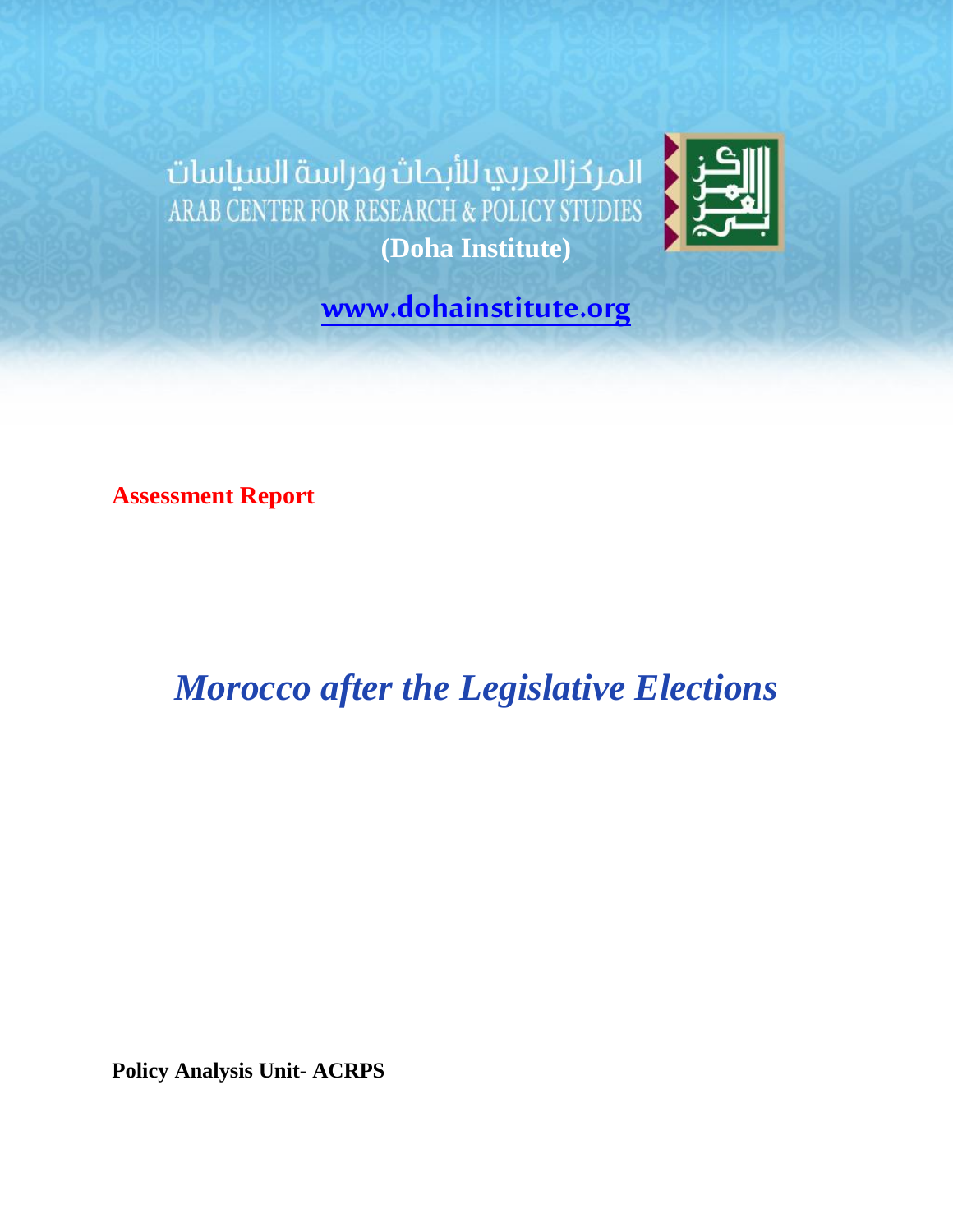## **Arab Center for Research & Policy Studies Assessment Report**

*Doha, December - 2011*

### *Assessment Report*

*Copyrights reserved for Arab Center for Research & Policy Studies © 2011*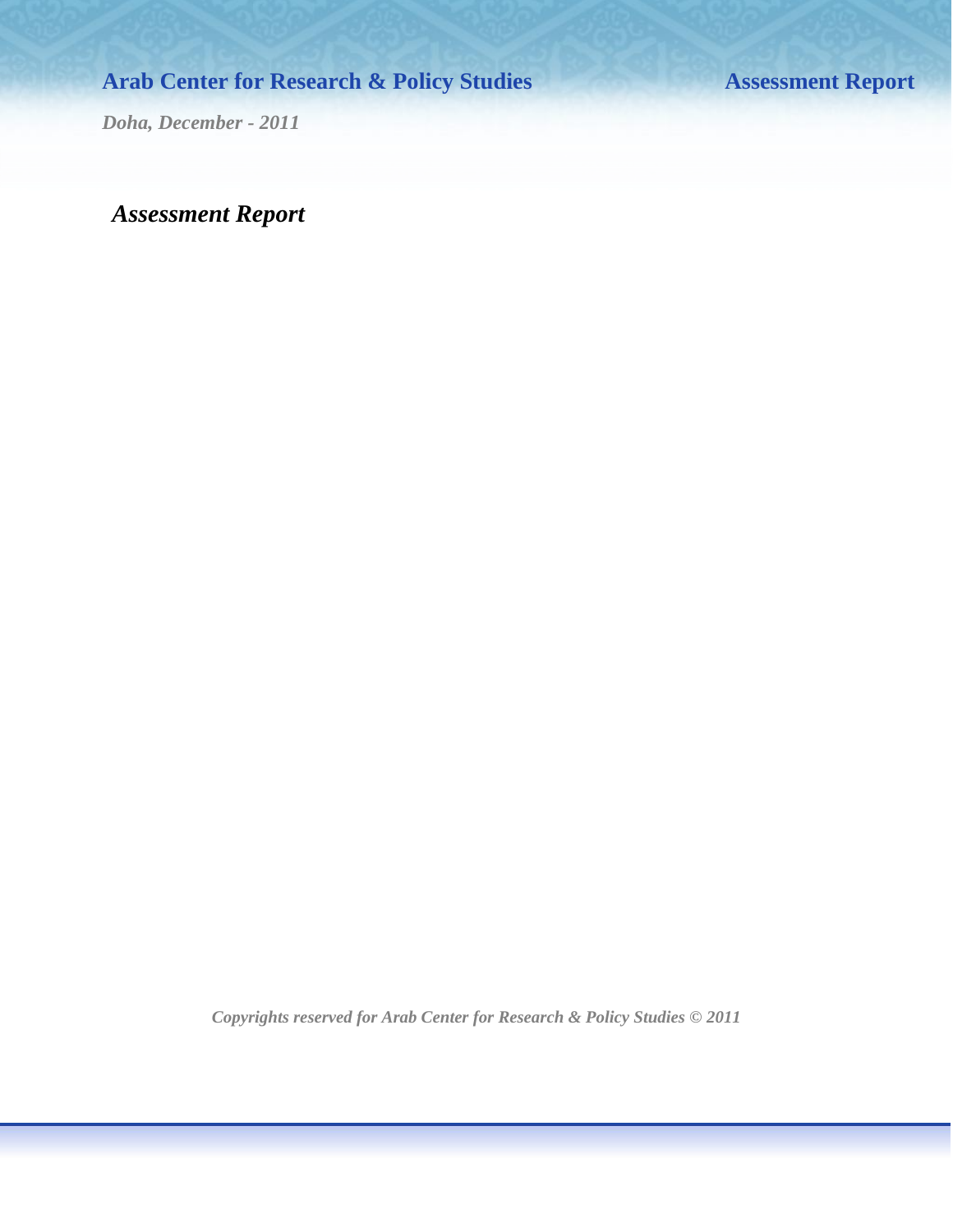# *Contents*

| <b>MOROCCO AFTER THE LEGISLATIVE ELECTIONS</b> |  |
|------------------------------------------------|--|
|                                                |  |
|                                                |  |
|                                                |  |
|                                                |  |
|                                                |  |
|                                                |  |
|                                                |  |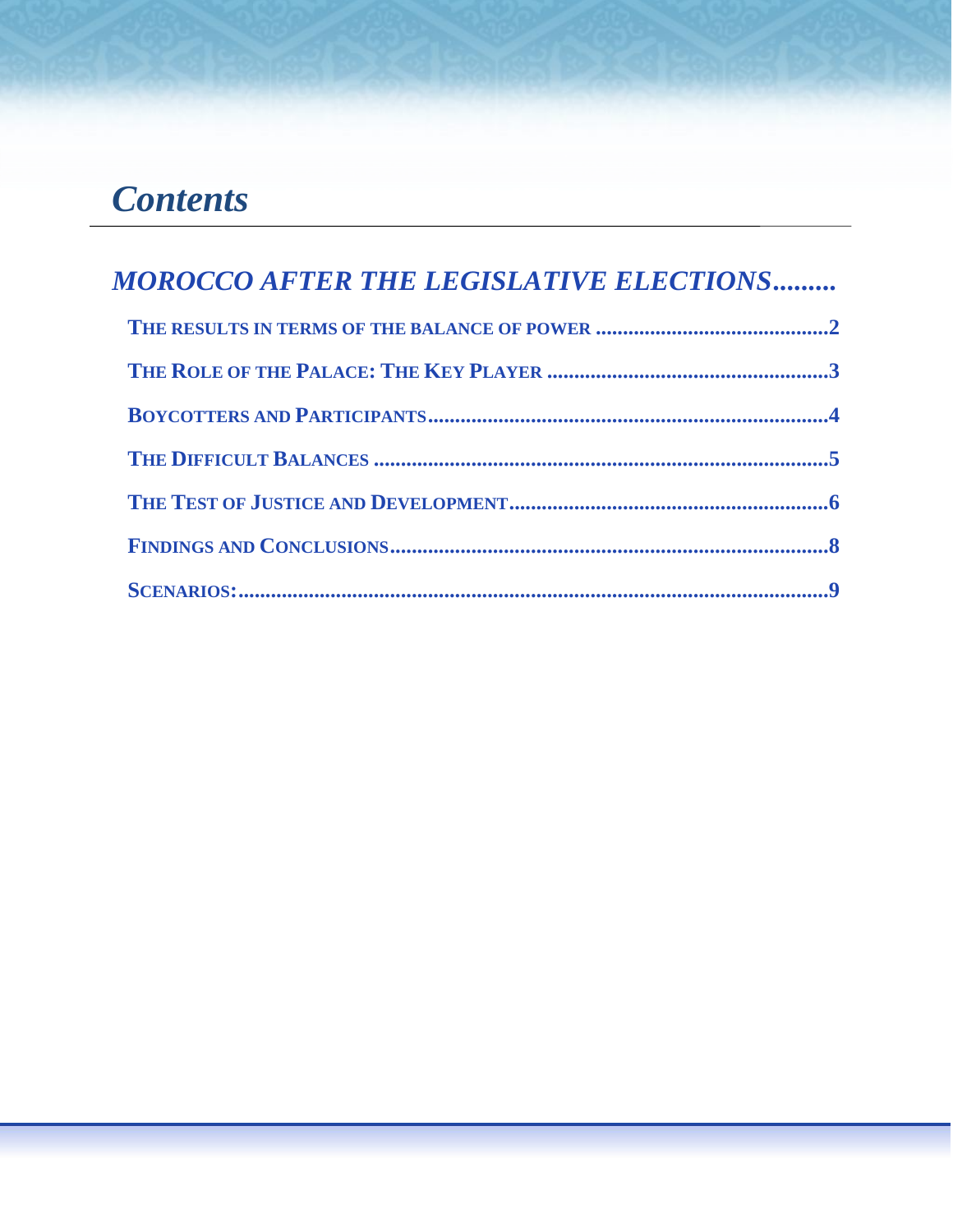Despite the distinctiveness among North African countries of Morocco's electoral experience on November 25, the polls took place under unprecedented circumstances, namely the pressures engendered by the wave of Arab popular protests, some of which evolved into revolutions and led to the fall of regimes were considered allies of Morocco's It should be noted that these legislative elections were held earlier than planned. Amid the atmosphere of instability reigning in several Arab countries, Morocco also witnessed massive demonstrations, beginning in February 2011, calling for radical democratic reforms. These protests seemed to have the same potential as the revolutions in Tunisia and Egypt, and Morocco's King Mohammad VI reacted to these pressures on March 9 by issuing a quick proposition for constitutional amendments, a move widely seen as attempting to defuse the momentum of the popular movement.

After the approval of the proposed amendments in a referendum on July 1, the early legislative elections were scheduled for November and held accordingly, with the Islamist-leaning Justice and Development Party winning a quarter of the seats. At the same time, the previous majority was not banished from the parliament or from participation in the new cabinet. This result did not change the position of the February 20 movement and its supporters, who rejected the elections for having been held under what they perceived as a "constitution granted by the palace" (i.e. not by the people). This opened the door to questioning the effectiveness of the royal reforms in limiting popular anger, as well as doubts about the possibilities of success for a government led by the Justice and Development Party at a critical stage and with high hopes pinned on its performance.

In terms of international reactions, the United States and the European Union lauded the Moroccan elections. However, local observers and political parties, including both participants and some of those that boycotted the polls, insisted that the process has been marred by several infractions. These critics included the Justice and Development Party, the biggest winner of the elections, which pledged to lodge 18 appeals concerning the results in 20 electoral districts. In reality, I think the results are a positive sign for the future of democracy. Given the power of the Morocco's ruling elite (known as the *makhzen*<sup>1</sup>, the tally might have been much more negative for the Islamist opposition. On the other hand, their access to the seat of power reflects an important shift in the palace's perception of the Islamists.

Political analysts assert that the participation rate announced by the Moroccan Interior Ministry – 45 percent of those registered in electoral lists – was weak given the reforms that had been announced by the king on March 9, and the accompanying media and political support accorded to these changes, in which over 30 political parties took part. Despite the fact that the ministry

 $\overline{\phantom{a}}$ <sup>1</sup> The name *makhzen* is given to the ruling elites and networks of power surrounding the king.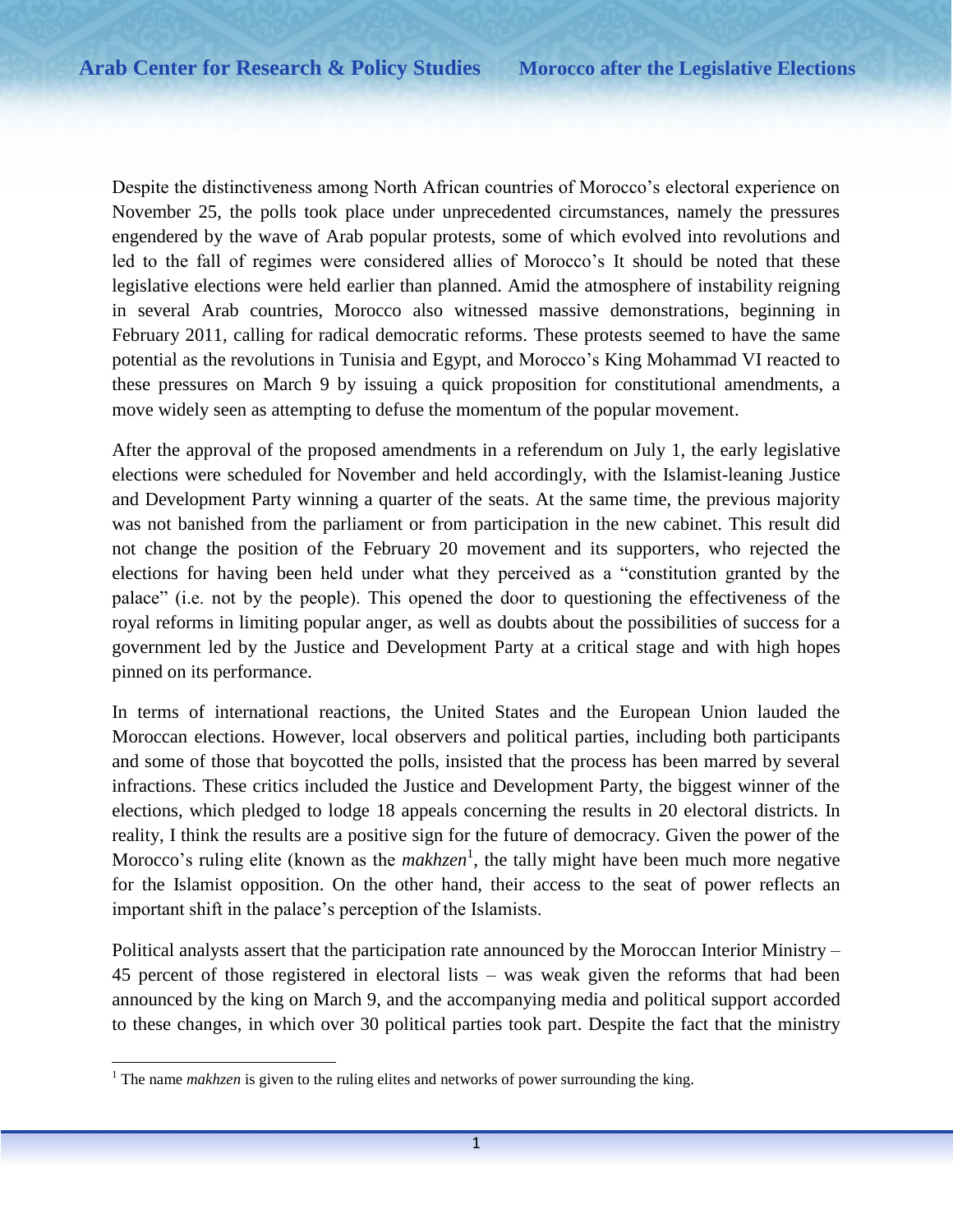viewed the participation rate as elevated compared to that in the 2007 elections, which did not exceed 37 percent, this was only partly true, because only 13 million Moroccans were registered out of the 21 million who are eligible to vote –which means that the number of Moroccans registered was 2 million less than in 2007. This fact was viewed by the February 20 movement and its supporters as a response to their call for a boycott of the elections (the Democratic Socialist Vanguard Party, the Unified Socialist Left Party, the Democratic Path Party, the Justice and Charity Group, the Nation Party, the Civilizational Alternative Party, Salafist groupings, civic and rights' organizations).

#### <span id="page-4-0"></span>**The results in terms of the balance of power**

The electoral results confirmed the fact that the Moroccan voter has rewarded everybody in the November 25 vote. In addition to the victory of the opposition Justice and Development Party, the former governmental majority was also able to secure a comfortable number of seats in the parliament, and in the new cabinet as well. To clarify, the bulk of the seats were distributed among the contestants as follows: Justice and Development Party, 107 seats; Independence Party, 60 seats; National Independents' Assembly, 52 seats; Authenticity and Modernity, 47 seats; Socialist Union, 39 seats; Popular Movement, 32 seats; Constitutional Union, 23 seats; Progress and Socialism, 18 seats.



With the exception of the Justice and Development Party all of these parties have previous experience in government. In fact, some of them were categorized among the administrative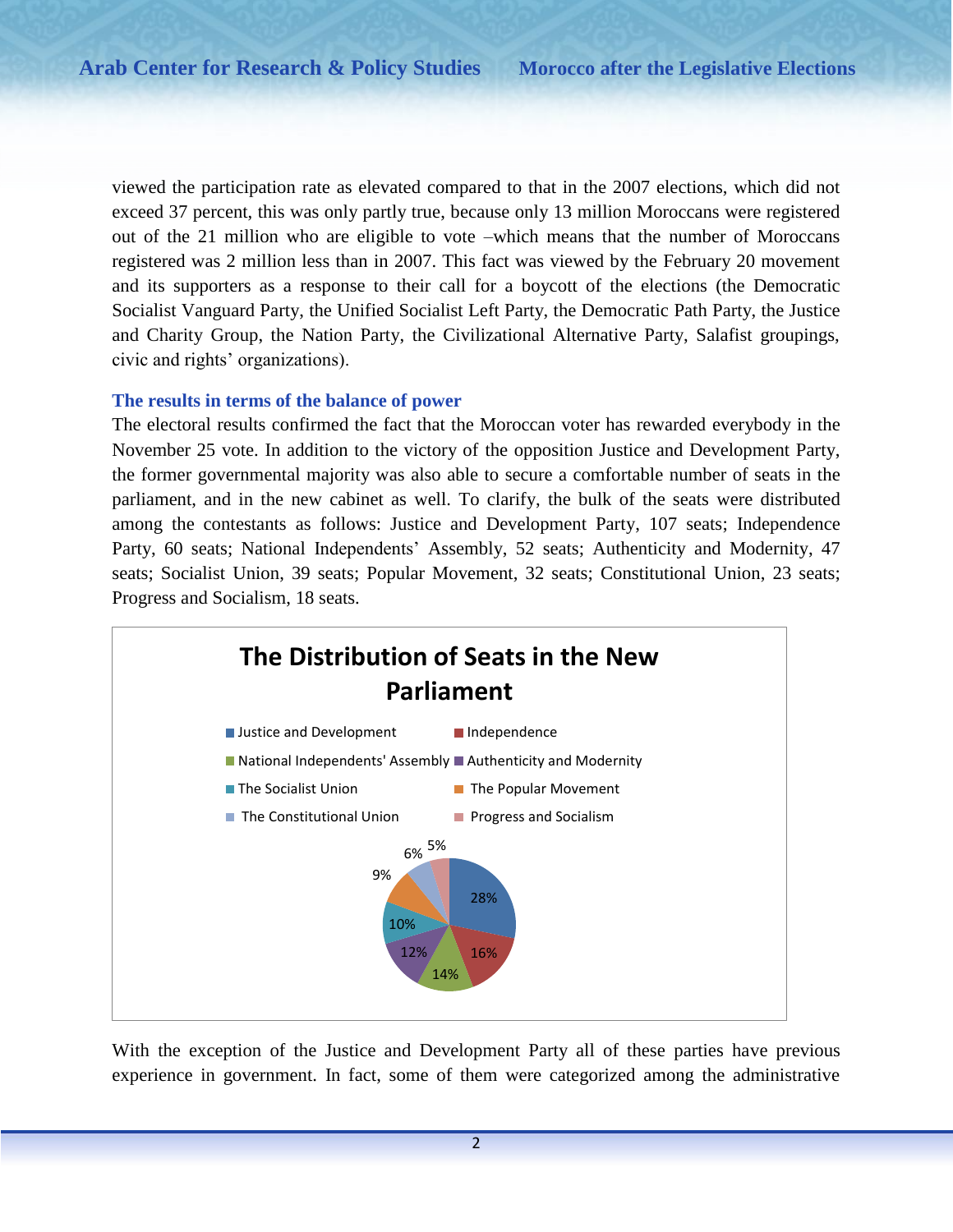*makhzen* parties (i.e. were manufactured by the administration) that were the product of the old conflict between the palace and leftist forces during the 1970s. As for political programs, there are no essential differences between the competing parties, which all raise the slogans of combating corruption, unemployment, and poverty, and promise a state of democracy and human rights.

#### <span id="page-5-0"></span>**The Role of the Palace: The Key Player**

Despite the fact that Morocco's first legislative elections were held in 1963, when its neighbors endured one-party rule, and the diverse character of the country's political life since that time, the palace has maintained the role of a key, hegemonic player. The palace controls the shape of the political map, as well as the framing and enforcement of the "rules of the game" within discreet limits made known to the other players. The November elections do not represent a genuine exception to the previous context, which led to the shrinking of the power of parties and their influence in public life, including the Justice and Development Party.

Unlike the political traditions in liberal countries, where parties derive their power and influence from their popular bases, the Moroccan experience has been that the power of a party in the political ranks derives from the palace. The more a party's political postures and literature are in tune with the royal will, the more presence it obtains in the institutions of the state, either in an official capacity or by having its leaders and/or other key figures chosen by the king to occupy senior posts in the establishment.

The new Moroccan Constitution defines a political party as follows: "political parties work to organize citizens and contribute to their political formation, increase their engagement in national life and in the running of public affairs, contribute to the expression of the will of the voters, participate in the practice of power on the basis of diversity and alternation, through democratic means, and within the purview of the constitutional institutions<sup>2</sup>.

A noteworthy part of this definition is the phrase: "contribute to the expression of the will of the voters and participate in the practice of power". The new constitution does not specify the meaning of partnership between government and the civil society. Does this partnership involve the powers of the king, or does it mean the power sharing with other political parties? It is clear that the political party in Morocco does not "rule" so much as it is considered a mere "partner" in the "practice of power".

 $\overline{\phantom{a}}$ 

 $2$  Moroccan Constitution 2011, section one, chapter 7.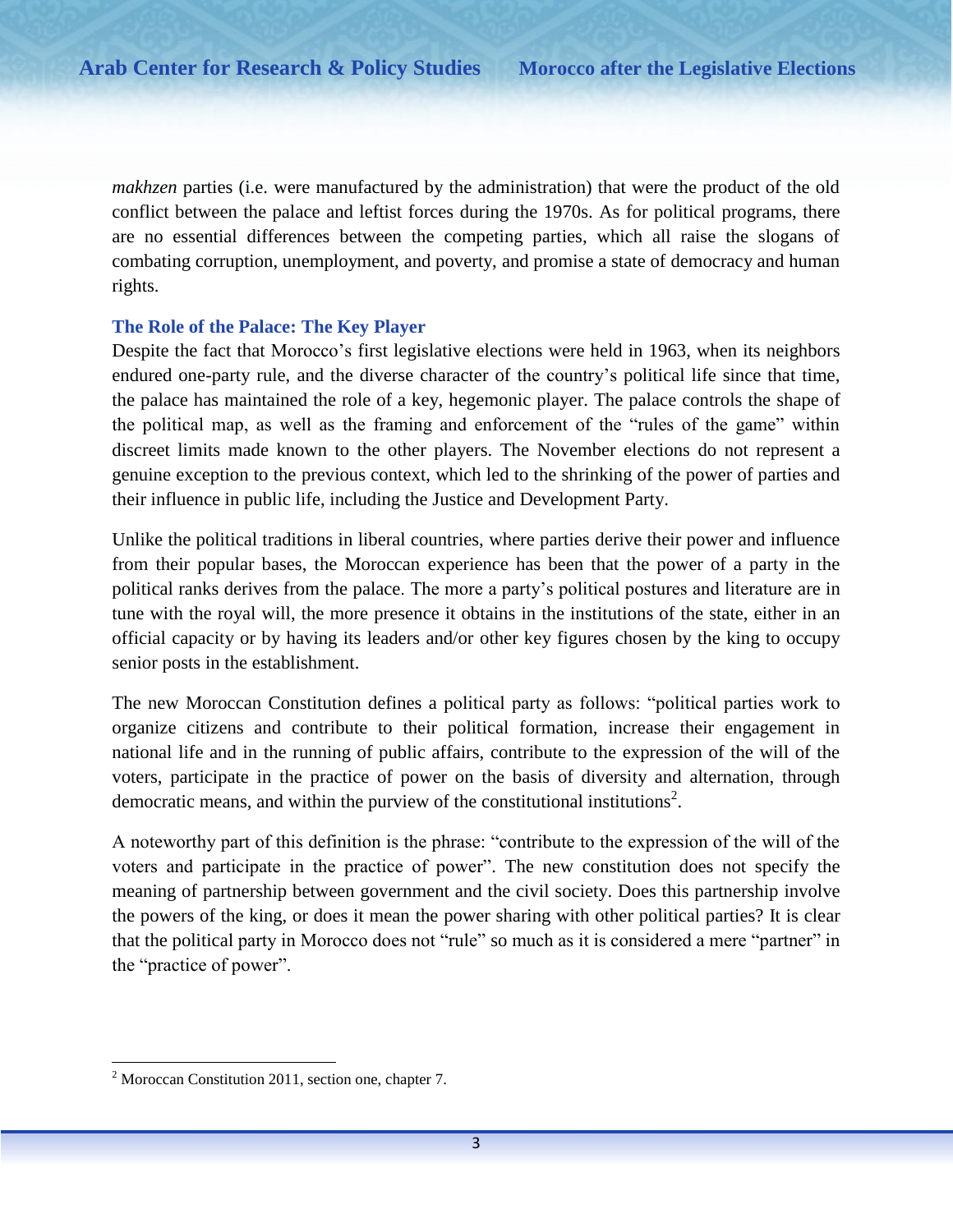In numerous contexts, these factors limit the ability of any Moroccan political party to enact real change in the equation of power, despite the results of the recent elections having brought in a new player from the ranks of the opposition.

#### <span id="page-6-0"></span>**Boycotters and Participants**

A word is in order regarding the posture of the February 20 movement, and the forces that support it, which are pushing – from outside the establishment – for radical change to the pillars of the equation of power. The movement raises the slogan of "a parliamentary monarchy where sovereignty is for the king and power is for the people", based on a separation of powers and free competition among political forces to represent voters with the objective of reaching the seat of power and enacting a specific program. All this would be guaranteed by laws linking political or administrative responsibility to oversight and accountability.

The fact of the matter is that there has been endless debate over the utility of either boycotting or participating in a political game under rules that still lack democratic credibility. The debate is still ongoing regarding the ability of political powers to affect political decision-making, and whether efforts to do so would be more effective from inside or outside the institutions of rule. Both boycotters and participants always acknowledge the existence of limits that control the competition over power, but the former rejects them while the latter accepts them. These limits (the aforementioned "rules of the game") are created by the king in his two capacities: religious (as the "Commander of the Faithful") and political (as head of state).

Morocco's *makhzen* is endowed with a massive containment capacity, a power that has permitted the monarchy to survive difficult stages. In this regard, observers recall the experience of "consociational alternation", which introduced the opposition – led by popular leftist figure Abdul Rahman al-Yusufi – into cabinet in 1997. At the time, Morocco was threatened by what late King Hassan II described as a "heart attack"; the palace needed a bridge to guarantee the transition of power to Mohammad VI, which indeed took place, and the experiment ended in 2002 with the return of the technocrats and the leftist opposition avowing its failure and that what took place was not a process of democratic alternation.

However, the pressures of the ongoing Arab Spring, which are impacting several countries where no political reforms or democratic changes took place, is a far more threatening situation for a traditional autocratic regime than the circumstances that forced the Moroccan king to include his leftist opponents. Once more, the royal establishment has shown flexibility and speed in reacting to the situation. It grudgingly accepted the victory of the Justice and Development Party and its heading of the new government after having spent 14 years in the ranks of the parliamentary opposition – which included repeated attempts to prove the party's capacity to bear the burden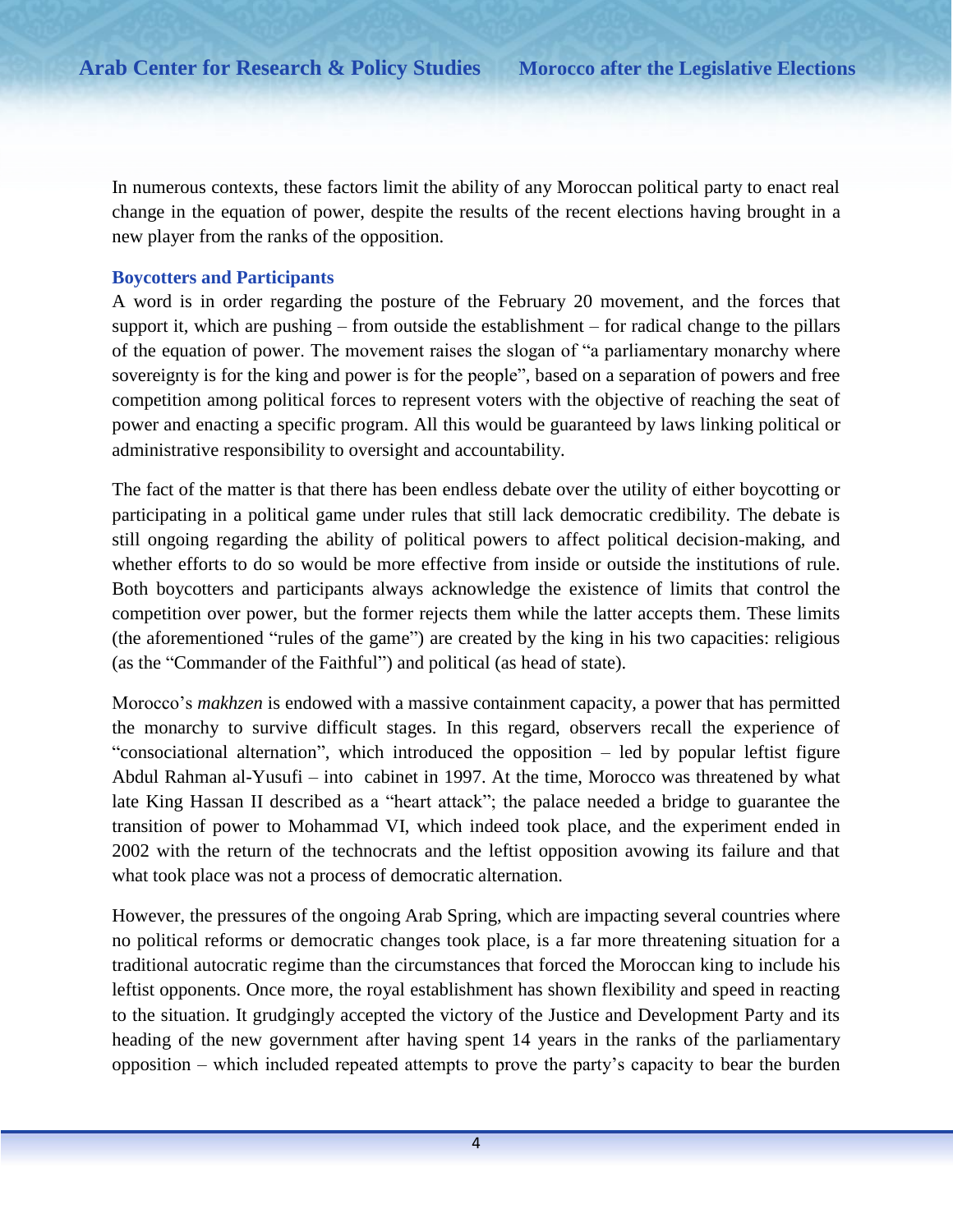responsibility and its deserving of the king's confidence, which made the party avoid the practices of a political opposition that might have embarrassed the palace.

#### <span id="page-7-0"></span>**The Difficult Balances**

l

The fact is that any opposition party changes once it assumes governmental responsibilities. As a general rule, opposition parties become more moderate in their rhetoric once in power, which is due to their need to defend their programs, positions and interests. Nevertheless, the nature of political life in Morocco (which, as previously explained, is marked by limits set by the king) may open the door for a continuation of the opposition discourse, even from within the halls of power. Government officials will attempt to gain additional positions and powers, while the palace will continue its attempts to keep them in their place so that they do not reach the scale of popularity that would allow them to demand further reforms. This raises a concernabout the future of the conflict between the royal establishment and a government led by the Justice and Development Party.

However, achieving a balance of power with the king's authority is seen by many observers as an extremely difficult challenge. In a span of less than two weeks, for instance, the king appointed several new figures as advisors to the Royal Court, the last of whom was Fuad Ali al-Himma, the most controversial figure on the Moroccan political scene<sup>3</sup>.

Some view these appointments, which preceded the announcement of the formation of Justice and Development Party leader Abdelilah Benkirane's cabinet, as the equivalent of a shadow government that operates at the behest of the king – given the powers and authorities that royal advisors have enjoyed in previous governments. This indicates the pivotal role that will be played by Fuad Ali al-Himma in the face of the Justice and Development cabinet. The man is known for his fierce opposition to the Islamists and their social project, and had repeatedly warned against the threat that the Justice and Development Party constituted toward what he describes as "the modernist democratic project in Morocco".

Strategically speaking, and on the domestic level, the November 25 elections represented for the palace an opportunity to reshuffle its cards, and perhaps overcome the most critical stage in the face of mounting popular protests, with the Justice and Development government expected to contain some of the growing popular anger. On the international level, the Moroccan regime could present itself as a "democratic model" capable of transferring power to the Islamists without revolution or victims, which goes in tandem with Western recommendations to Arab governments for years: the necessity of allowing moderate Sunni Islamists to practice rule.

 $3$  Weeks earlier, both Abdul Latif al-Manuni and Mustafa al-Sahil were appointed, the former being an ex-interior minister and classified among the "hawks" of the Interior Ministry.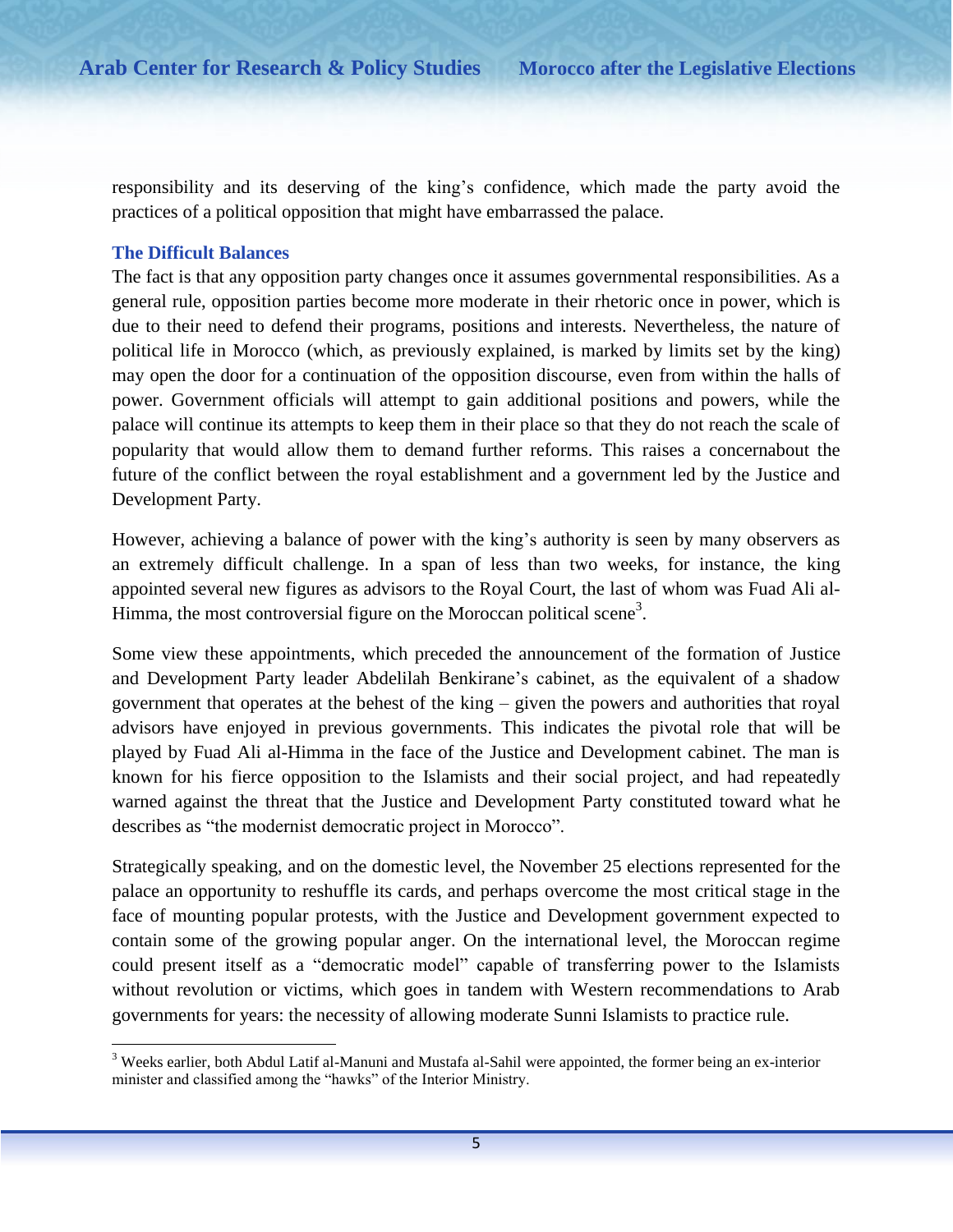The royal establishment's ability to survive the current stage remains conditional on convincing the popular movement to halt protests and demonstrations in public spaces and allow sufficient time to gauge the performance of the Justice and Development cabinet.

Opposition forces that demand radical reforms remain the difficult player in the Moroccan equation. On the one hand, if these forces cannot achieve effective popular mobilization with which to challenge the authority and its traditional alliances with the *makhzen*, they will not reach their desired outcome. If these forces struck deals with the government, they would become part of the "game". On the other hand, the palace will not be able to include these forces in a national project that provides a suitable atmosphere for the functioning of a new government without concessions from both sides.

As for the Justice and Development Party, challenged and harassed by the popular movement, it feels the need to play the role of mediator between the February 20 movement and the palace, which may induce it into a struggle with the latter without necessarily guaranteeing it the confidence of the street. At any rate, the *makhzen* would stand to gain if an Islamist-Islamist clash took place between Justice and Development and the Justice and Charity Movement, which is a major component of the February 20 grouping.

#### <span id="page-8-0"></span>**The Test of Justice and Development**

Throughout the past 30 years, leaders of Justice and Development (including under its previous names) have sent numerous messages to the ruling establishment expressing their readiness to function in a manner that does not contravene the royal will. Thus, some observers perceive the Justice and Development Party as a modern expression of the Makhzenite religious factions that fulfill the role of defenders of the institution of the Commander of the Faithful. On the ideological level, this party does not pose a threat to the liberal values upon which the political culture of the Moroccan regime and its major leanings are based. Furthermore, the party has sent continual messages reassuring all sides regarding women's participation, tourism, and the sale of alcohol. On the international level, the positions of the Justice and Development Party will not have a major effect since foreign policy decision-making is a royal prerogative without the participation of government political forces, except in the phase of execution.

The Justice and Development Party will undergo its first governmental experience with itself in the driver's seat, an extremely difficult task. This party, with its Islamic pillars, is forced to ally itself with competing left- and right-wing parties with which it has no ideological affinities or previous political alliances. The party had led a long ideological feud with the Progress and Socialism Party, while the Independence Party represents a major competitor given its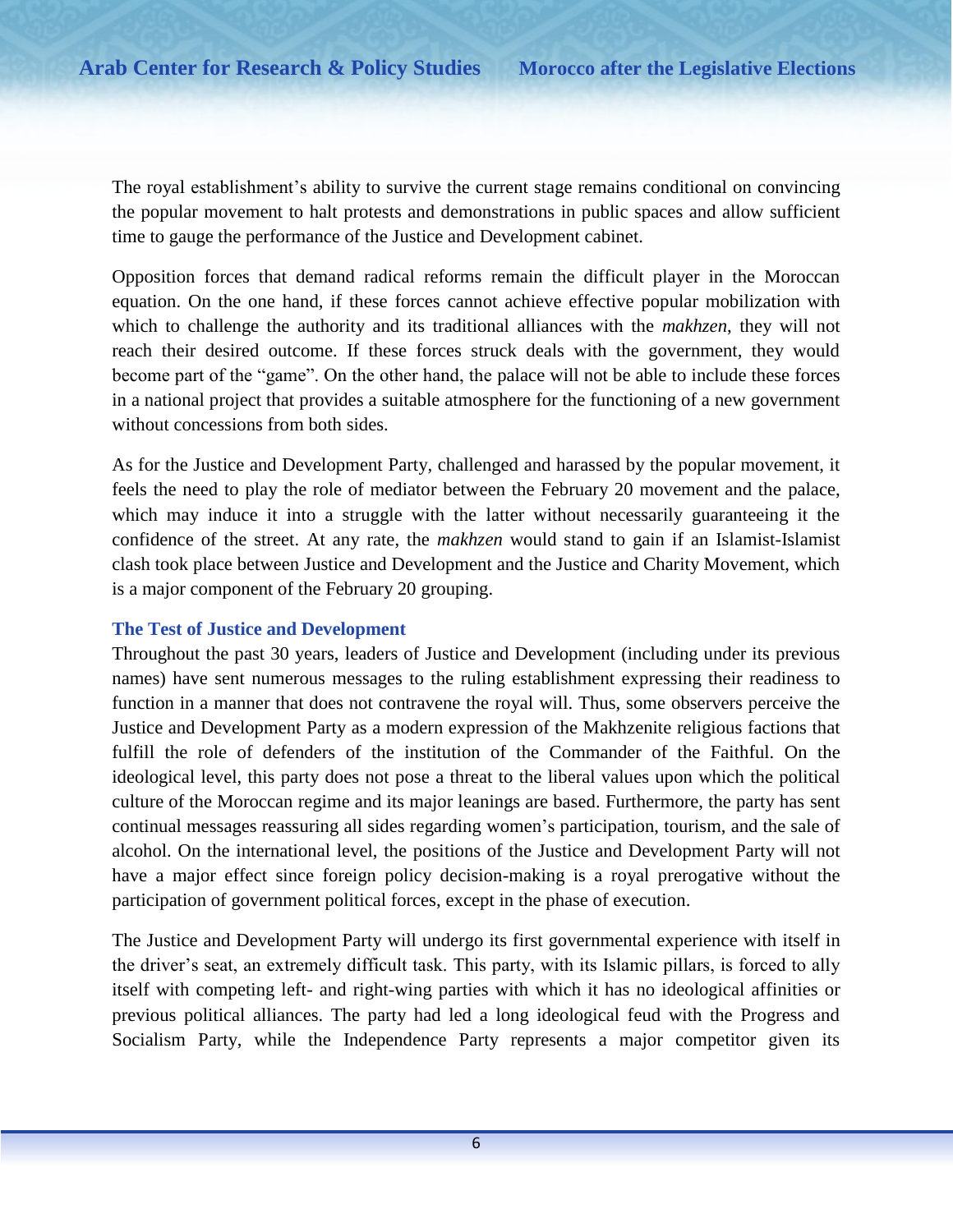conservative background and historical role. As for the Popular Movement, its influence among farmers and notables also makes it a considerable competitor.

However, the biggest challenges that the new cabinet will face are the economic and social conditions in Morocco.

The United Nations' 2011 Human Development Report dropped Morocco 16 spots, ranking it  $130<sup>th</sup>$  among 187 countries, and 15<sup>th</sup> out of 20 Arab countries. The report shows that the intensity of deprivation in Morocco has reached 45 percent, while 12.3 percent of the population is exposed to the threat of poverty, and 3.3 percent live severe poverty. In addition, the national economy has suffered several setbacks in recent years, including losses at three major public companies: Autoroutes du Maroc (the national expressway operator), Royal Air Maroc (the national airline), and the National Electricity Office. In this regard, we could also list the persistent pressures of specific demands in all the production and service sectors, as well as the hundreds of thousands of unemployed youth awaiting work, including some with post-secondary degrees.

Regarding the party's electoral promises, Moroccan economist Idris Bin Ali sees that "what the Justice and Development Party proposes is to increase the rate of growth to 7 percent and lower the budget deficit to 3 percent, while lowering unemployment. Achieving these targets in the two coming years appears difficult, even unachievable … According to the International Monetary Fund, in the best of cases, Morocco will witness a growth rate of 4 to 4.5 percent". The economist added that "Europe, Morocco's primary economic partner, is entering a deep crisis, and Morocco's three major sources of growth in recent years have been emigrant remittances and the revenues from tourism and foreign direct investment; there will surely be a decline in these domains."

Among the party's chief electoral slogans was its assertion that it would combat corruption, a task at which its predecessors failed, in the climate of administrative, economic, and political realities that lack the mechanisms for oversight, accountability, and enforcement, and requires strong legal support, and stronger political support, to fight poverty in an effective manner.

The Justice and Development Party will undergo a crucial test when faced with the interference of the king's advisors in governmental responsibilities, in addition to the challenge of influencing decision-making. According to the letter of the Moroccan Constitution, the keys to governance remain in the hands of the king, for he is the Commander of the Faithful and the head of the cabinet, and chairs various councils and committees. He approves the appointment of ministers and of many senior figures in the security forces and civil institutions. He approves the laws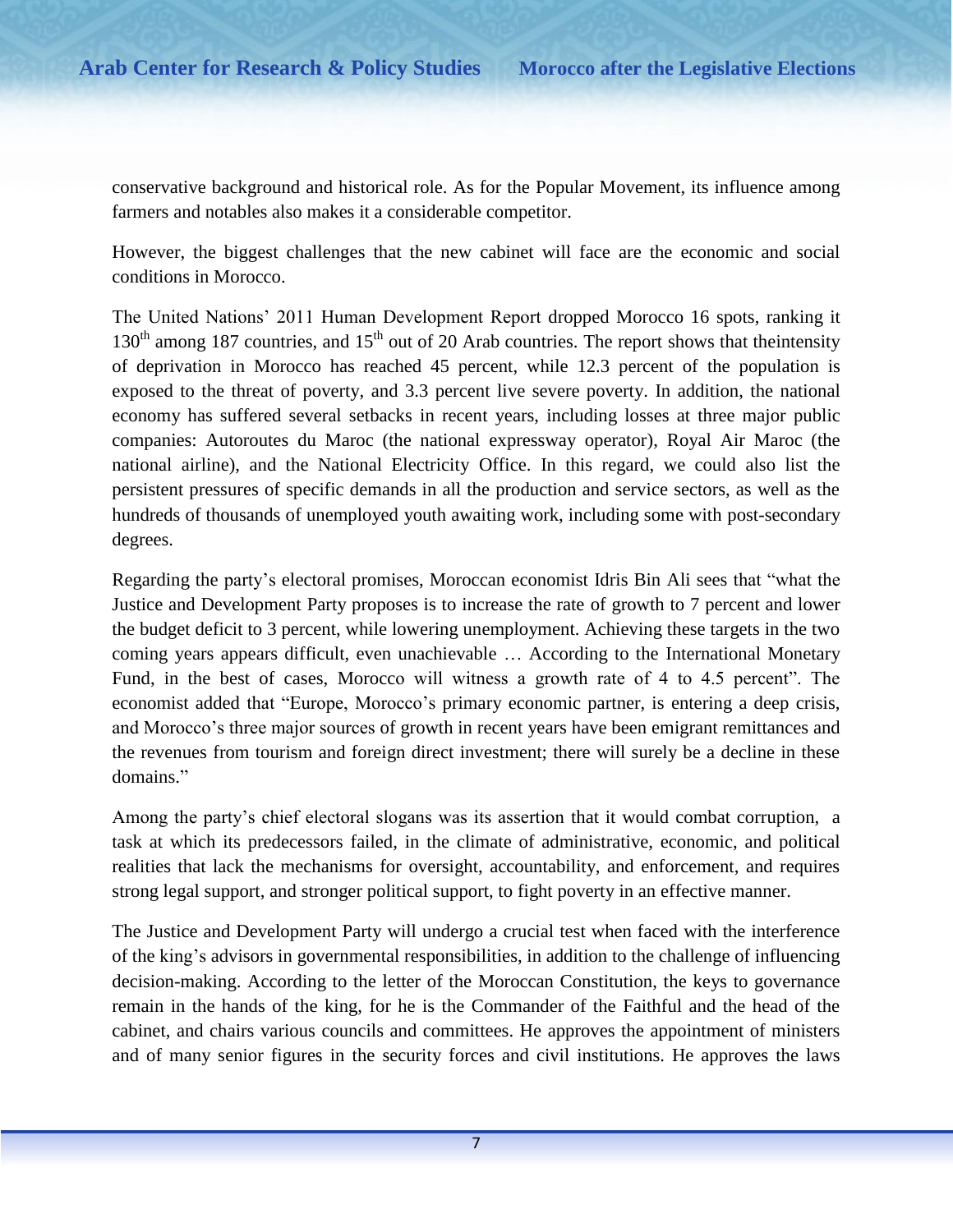emanating from the parliament, and is flanked by a host of bodies that parallel the functions and tasks of the government. Additionally, the king controls vital ministries that are still not occupied by politicians: Interior, Foreign Affairs, Islamic Endowments and Affairs, and the General Secretariat of the Government. After the recent constitutional amendments, and taking into consideration King Mohammad VI's stated intentions to reform, it might be assumed that some of these powers will be transferred to the relevant government departments, with the aim of avoiding bureaucratic overlaps and contradictions and because the king is aware that without delegation of power, both parties (the government and the monarch) will be incapable of effective performance in the difficult conditions which Morocco faces. However, this possibility remains unconfirmed.

#### <span id="page-10-0"></span>**Findings and Conclusions**

The Moroccan Justice and Development Party's ascent to power differs from those of other "moderate Sunni Islamist" parties in essential ways. For instance, the ascension of the Turkish Justice and Development Party was associated with a deep democratic transformation in which the army conceded its powers due to the necessities of a particular stage of history, and under the pressures of strong conditions for Turkey's prospects for joining the European Union. It may be possible to compare the role of the army in Turkey with that of the *makhzen* in Morocco in one regard: a shared ability to interfere in political life and to regulate the limits of the political game. Aside from that, they stand in diametrical opposition to each other. In Morocco, the *makhzen* – in addition to its central political role – plays the role of the guardian of traditional religious values, especially through the assertion of the authority of "the Commander of the Faithful". In Turkey, on the other hand, the army has so far played the role of the sentinel of secular values. We should also not forget the socioeconomic power controlled by the Turkish Justice and Development Party inside Turkey, which put it in command of vital keys in any competition over posts of power and authority, which does not apply to the case of its Moroccan counterpart.

If we look at the Arab neighborhood, we find that parties which were banned until recently are now leading post-revolution political scenes and allying themselves with secular parties to form governments. In Tunisia, the Nahda Party gained an important proportion of the vote, which allowed it to lead the government and control a relatively large share in the Constituent Assembly from which the second Tunisian Constitution is supposed emerge. In Egypt, the latest elections have resulted in a grand victory for the Islamists, strongly increasing their influence. The Moroccan Islamists' arrival in power did not come due to revolution, but as a result of a host of complex factors, including the pressures of the Arab Spring, Western pressures, domestic pressures caused by the political impasse in the absence of reform and democratic change, a the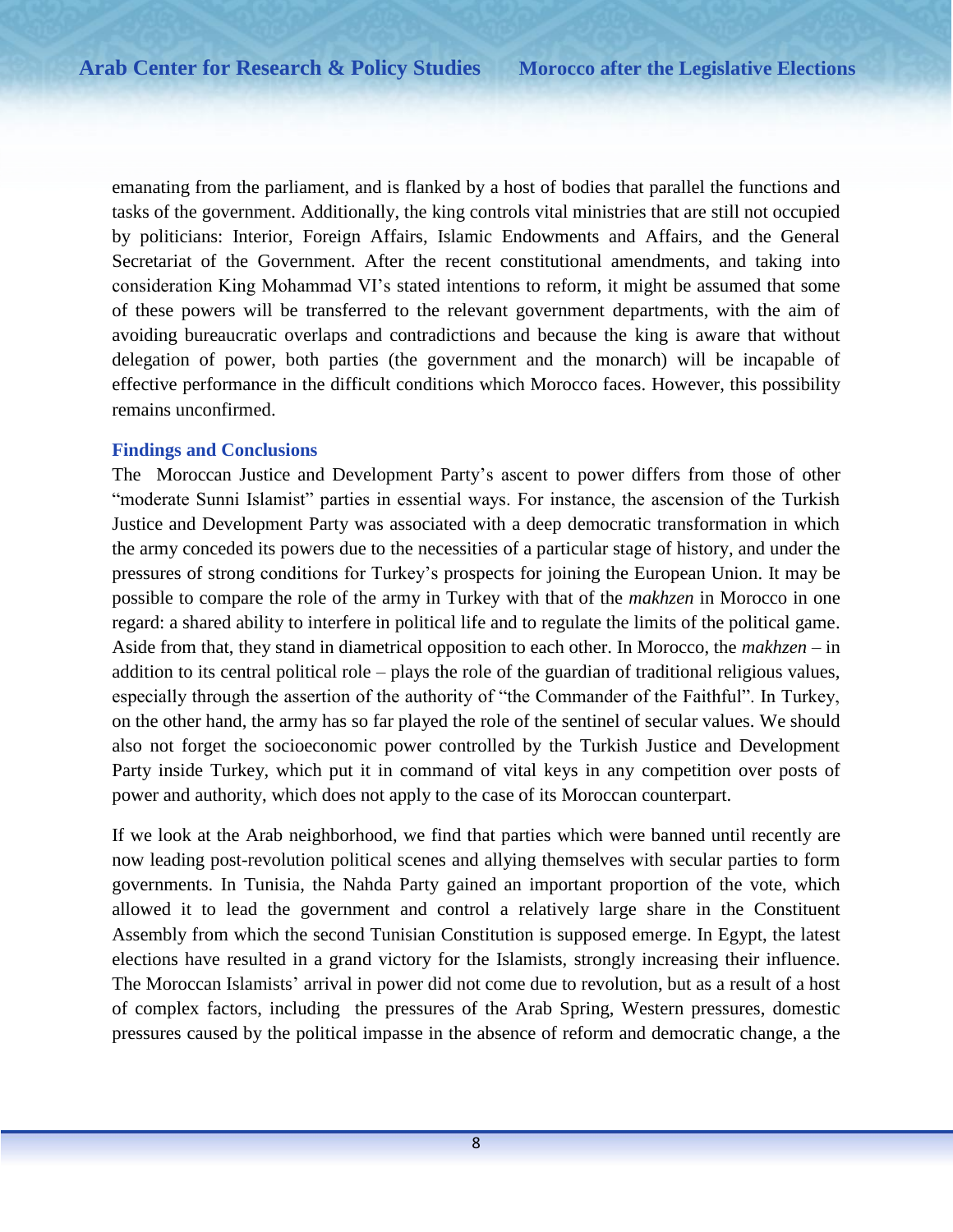royal response to the popular demands and a royal will to reform, in addition to the absence of significant political forces from the scene of electoral competition.

#### <span id="page-11-0"></span>**Scenarios:**

Today, Morocco faces two possibilities.

- The first is that the country will achieve relative success, which is largely conditional on good faith and a change in policies, while the second possibility is that of failure. Assuming that the palace will grant the new government its full confidence and endow it with additional powers that it has not possessed in the past, this would increase the cabinet's ability to deal with the problems facing it but not ensure success. In any event, success will be dependent at least on two factors: the palace's cooperation with the government, and the government's interaction with the people. In the absence of either of these two factors, the government will find itself impotent, which will increase the power of the opposition and lead to the fall of the Benkirane cabinet and its replacement with a new one. In this scenario, the main role will be played by the "invisible" powers that are maneuvering from inside the *makhzen*, in addition to political competitors who will not be thrilled at the prospects of Benkirane's government succeeding in what they failed to achieve.
- The success of Benkirane's government will depend on achieving a balance with the royal entourage and defeating the pockets that are still resisting change. This should be followed by the enactment of changes that can be felt by Moroccan citizens in their daily lives, reforms that respond to the demands of the youth and the educated classes, raise the wages of laborers and employees, and reinvigorate the deprived classes. These should also include releasing political prisoners, transferring the issues of political corruption to the judiciary, guaranteeing freedom of the press, and licensing political parties. However, this ideal scenario would require the raising of the ceiling of reform in Morocco, which remains a demand of the popular movement. It is still not yet clear that a genuine intention exists to respond to these demands, in whole or in part. Therefore, the situation of the government will be fragile, falling between the rock of the street and the hard place of the *makhzen*. As a result, debate will continue in Morocco for a significant period, which could lead to a larger crisis that might cause the palace to take emergency measures and hold the Islamists responsible for the failure.

In any case, there is no magic solution for problems that have been accumulating for years.